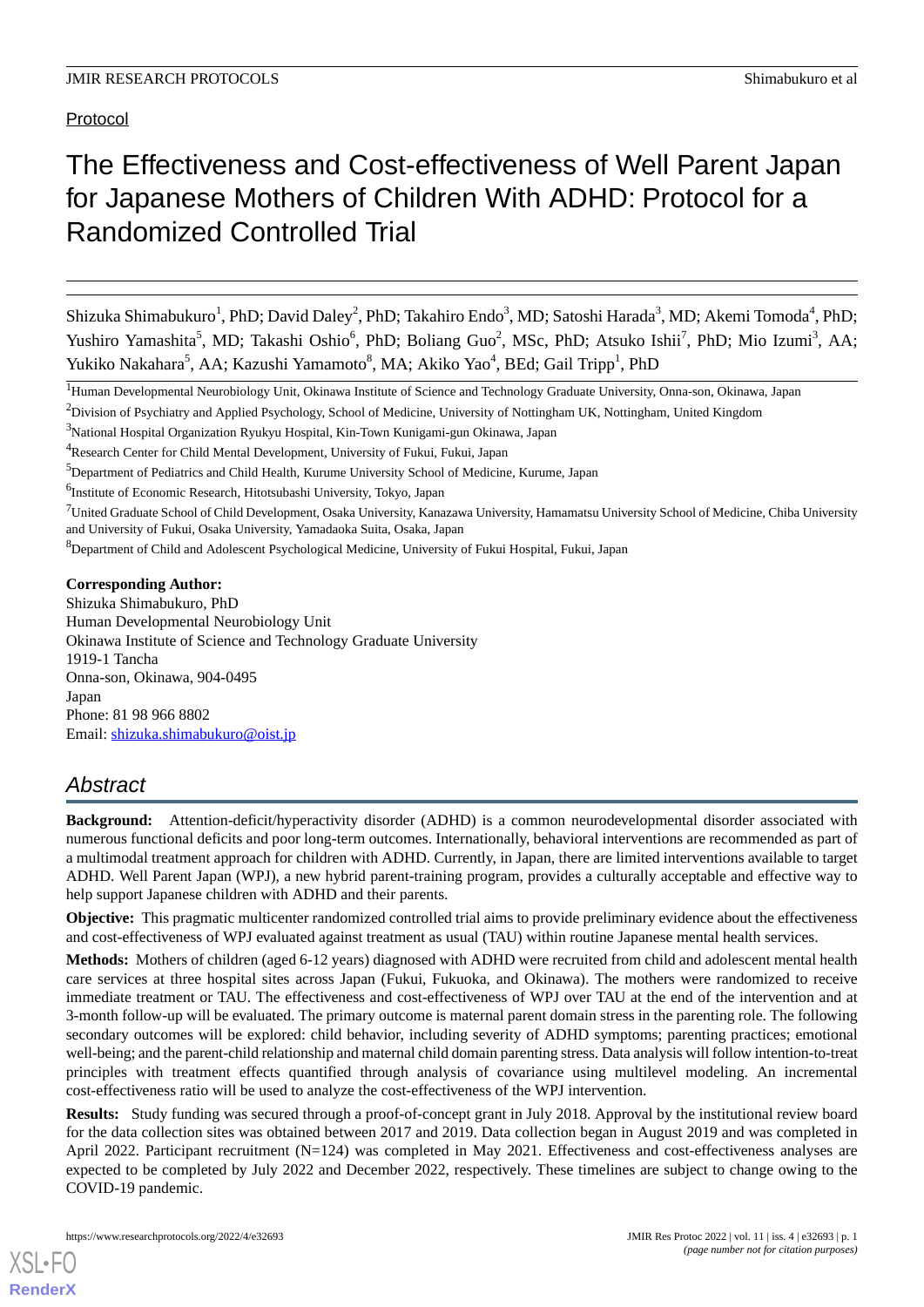**Conclusions:** This is the first multisite pragmatic trial of WPJ based on the recruitment of children referred directly to routine clinical services in Japan. This multisite randomized trial tests the effectiveness of WPJ in children and families by comparing WPJ directly with the usual clinical care offered for children diagnosed with ADHD in Japan. We also seek to assess and compare the cost-effectiveness of WPJ with TAU in Japan.

**Trial Registration:** International Standard Randomised Controlled Trial Number ISRCTN66978270; https://www.isrctn.com/ISRCTN66978270

**International Registered Report Identifier (IRRID):** DERR1-10.2196/32693

*(JMIR Res Protoc 2022;11(4):e32693)* doi:  $10.2196/32693$ 

#### **KEYWORDS**

ADHD; parent training; Japan; New Forest Parent Programme; parent stress management

# *Introduction*

#### **Background**

Attention-deficit/hyperactivity disorder (ADHD) is a common neurodevelopmental disorder with an estimated worldwide prevalence of approximately 5% [\[1](#page-10-0)]. In Japan, the prevalence estimates range from 2.5% [\[2\]](#page-10-1) to 10% [\[3](#page-10-2)]. The disorder is associated with numerous functional impairments and poor long-term outcomes [\[4](#page-10-3),[5\]](#page-10-4) and negatively affects parents' emotional well-being, parenting practices, and the parent-child relationship [[6\]](#page-10-5). Effective interventions for children with ADHD and their families are therefore a high priority [\[7](#page-10-6)].

Current clinical guidelines recommend a multimodal treatment approach for ADHD that incorporates both pharmacological and nonpharmacological treatment options [\[8](#page-10-7)-[10\]](#page-10-8). Parenting interventions are an example of a recommended nonpharmacological treatment option with proven efficacy in numerous clinical trials [[11,](#page-10-9)[12](#page-10-10)]. Recommended interventions generally provide parents with behavioral strategies aimed at increasing the frequency of appropriate behavior while reducing the frequency of unwanted behavior in children. The needs of families of children with ADHD have received less attention, with only a few studies directly targeting parental well-being [[13](#page-10-11)[,14](#page-10-12)].

#### **Behavioral Interventions for ADHD in Japan**

Parent-training interventions are becoming more widely accepted in Japan with increased implementation, especially in community settings. Although efforts have been made to develop programs to address the needs of families of children with a range of neurodevelopmental disorders [[15\]](#page-10-13), the availability of interventions specifically designed for ADHD remains limited.

To our knowledge, none of the behavior programs currently being implemented in Japan includes specific elements to address parental coping or emotional well-being. In addition, nothing is known about the cost-effectiveness of behavioral interventions for ADHD in Japan.

#### **Development of Well Parent Japan**

For Japanese families, the 8-session group-based New Forest Parenting Programme (NFPP) has been front-loaded with 5 additional sessions designed to increase mother's understanding of ADHD and to address their psychological well-being and readiness to complete the NFPP program. These sessions were

[XSL](http://www.w3.org/Style/XSL)•FO **[RenderX](http://www.renderx.com/)** added on the recommendation of participants in our pilot and proof-of-concept studies [\[16](#page-11-0)] to provide additional support for mothers. Culturally, Japanese mothers are held responsible for their child's behavior and struggle to request support for themselves and their children. These 5 sessions included auxiliary psychoeducation about ADHD and culturally tailored stress management training, cognitive restructuring, strategies for effective communication, and problem-solving skills, adapted from the 9-week parent stress management program [[14\]](#page-10-12).

The NFPP has been specifically developed for the treatment of ADHD. In addition to behavioral strategies to manage oppositional and defiant behavior, it includes games and activities targeting purported neuropsychological deficits underlying some of the symptoms of ADHD [\[17](#page-11-1)], designed to enhance the child's cognition and self-regulation [[18](#page-11-2)]. Numerous randomized controlled trials (RCTs) have shown that the receipt of NFPP is associated with a reduction in ADHD symptoms and improvements in parental well-being [\[18](#page-11-2)[-21](#page-11-3)]. With the support of the program developers, the NFPP sessions were specifically adapted for use with Japanese families [[16\]](#page-11-0).

A recent pilot RCT of Well Parent Japan (WPJ) [\[22](#page-11-4)] demonstrated that participation in the program was associated with several positive outcomes compared with the wait-list control group; that is, significant reductions in parenting stress, higher levels of parenting self-esteem and use of more effective parenting strategies, reduced child aggression, internalizing problems, and a trend toward reduced inattention. Mothers who participated in WPJ also responded less negatively toward their children. WPJ appears to be an efficacious psychosocial intervention for ADHD in Japan, with the group format and the session content well tolerated.

#### **Objectives**

This study aims to extend the results from the pilot RCT [\[22](#page-11-4)] to a larger multicenter pragmatic trial to assess the effectiveness and cost-effectiveness of WPJ compared with treatment as usual (TAU) in child and adolescent mental health care services in Japanese hospitals. WPJ will be compared against TAU at the end of the intervention and again after 3 months (short-term follow-up).

The primary objective is to compare the effectiveness of WPJ against TAU on maternal parent domain parenting stress, that is perceived stress in the parent-child dyad arising from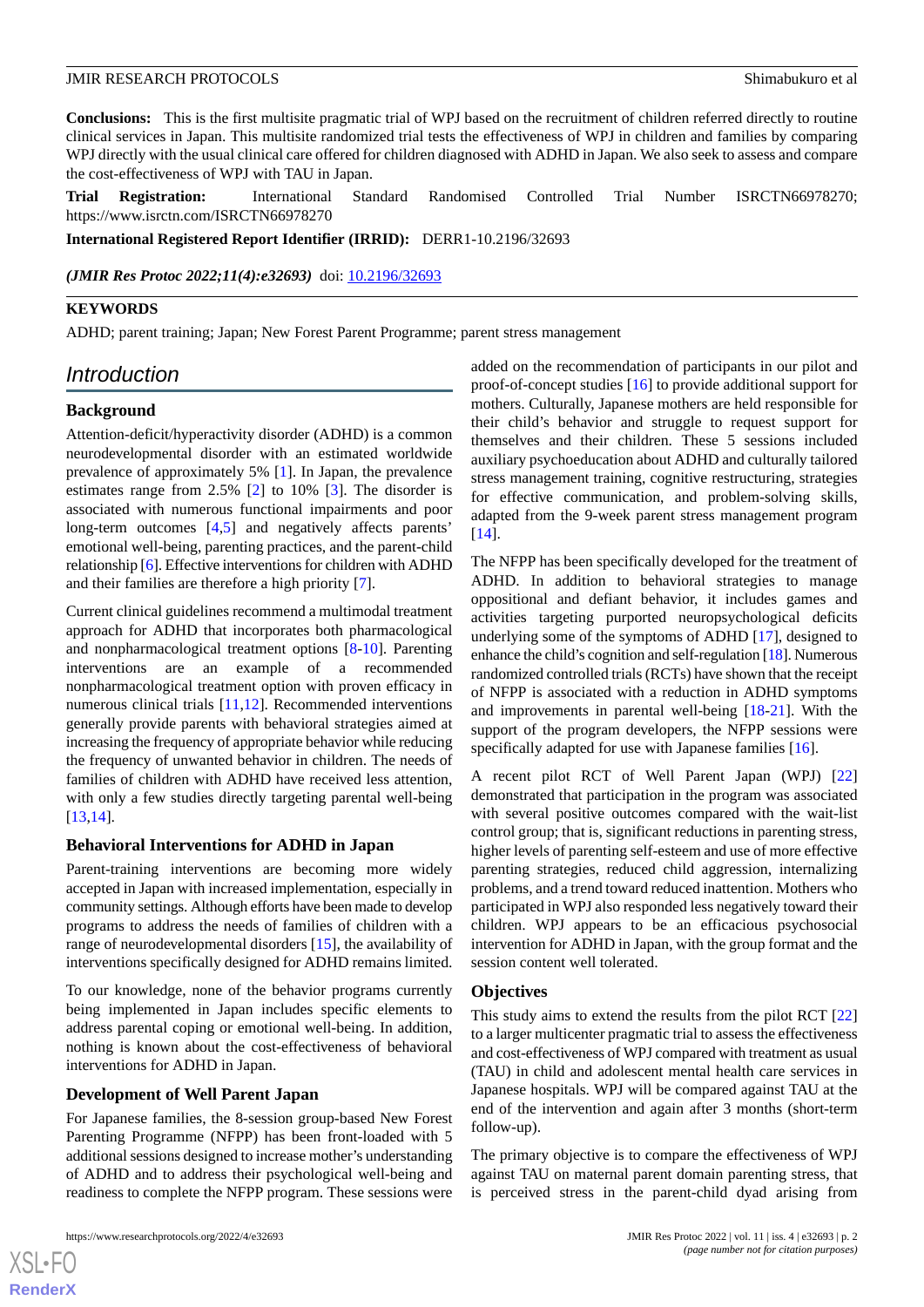characteristics of the parent, measured with the Parent Stress Index [\[23](#page-11-5),[24\]](#page-11-6). Parent domain stress was selected as the primary outcome measure given WPJ's strong focus on the emotional well-being of participating mothers. Secondary objectives include comparison of the effectiveness of WPJ against TAU in improving child behavior, parental well-being, and parenting practices and to explore the cost-effectiveness of WPJ.

# *Methods*

# **Study Design**

A multisite pragmatic RCT comparing the effectiveness and cost-effectiveness of WPJ (treatment arm) with TAU (control arm). Both arms will be tested at baseline, immediately after the intervention arm completes WPJ at week 14, and at 3 months follow-up; that is, week 26. The study is being carried out through Japanese child and adolescent mental health care services at three different hospital sites in Japan (Fukui, Fukuoka, and Okinawa). [Table 1](#page-3-0) lists the schedule of parent self-report, teacher, and objective assessments at each time point, whereas [Figure 1](#page-4-0) summarizes the study design and flow of participants through the trial.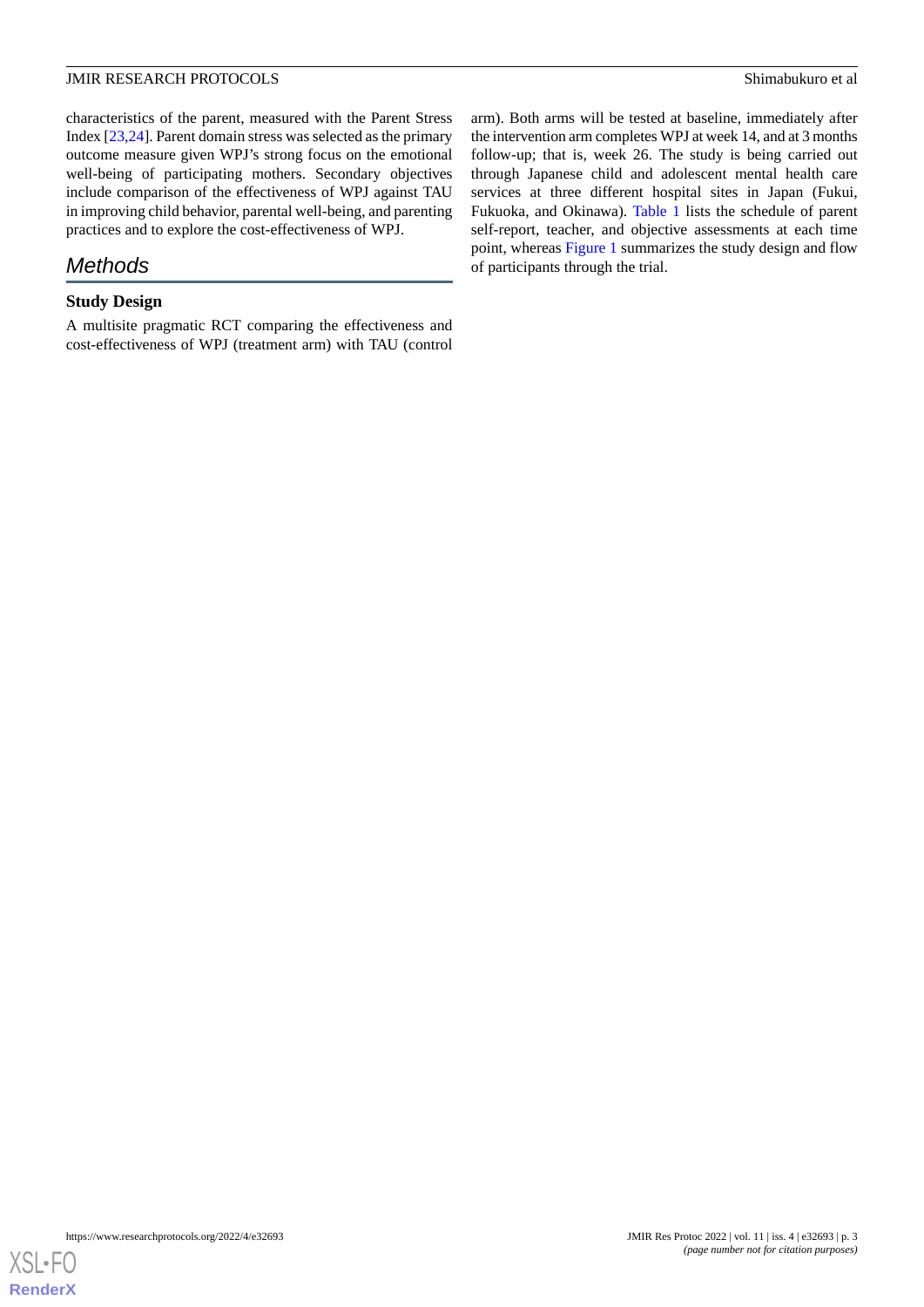<span id="page-3-0"></span>**Table 1.** Standard Protocol Items: Recommendations for Interventional Trials schedule.

| Time point                                              | Screening | Baseline |              |                         | 3-month follow-up (week 26) |
|---------------------------------------------------------|-----------|----------|--------------|-------------------------|-----------------------------|
|                                                         |           |          | Intervention | Posttreatment (week 14) |                             |
| <b>Enrollment</b>                                       |           |          |              |                         |                             |
| Informed consent                                        | ✓         |          |              |                         |                             |
| Informed assent-child                                   |           | ✓        |              |                         |                             |
| Randomization                                           |           |          |              |                         |                             |
| Well Parent Japan                                       |           |          | ✓            |                         |                             |
| TAU <sup>a</sup>                                        |           |          |              |                         |                             |
| <b>Assessments</b>                                      |           |          |              |                         |                             |
| <b>Diagnostic measures</b>                              |           |          |              |                         |                             |
| $AQb$ -child                                            |           | ✓        |              |                         |                             |
| CAARS <sup>c</sup> -adult                               |           |          |              |                         |                             |
| Child behavior rating scales-Mother                     |           |          |              |                         |                             |
| SNAP <sup>d</sup> parent                                |           | ./       |              |                         | ✓                           |
| Vanderbilt-Parent                                       |           |          |              |                         |                             |
| <b>Impairment Rating Scale</b>                          |           |          |              |                         |                             |
| Child behavior rating scales-Teacher                    |           |          |              |                         |                             |
| SNAP teacher                                            |           |          |              |                         | ✓                           |
| Vanderbilt-teacher                                      |           |          |              |                         |                             |
| Mother self-report scales                               |           |          |              |                         |                             |
| $\mathrm{PSI}^{\mathrm{e}}$                             |           |          |              |                         |                             |
| Parenting scale                                         |           |          |              |                         |                             |
| $\mathbf{PSOC}^{\mathrm{f}}$                            |           |          |              |                         |                             |
| $\text{PLOC}^{\text{g}}$                                |           |          |              |                         |                             |
| Family strain                                           |           |          |              |                         |                             |
| $BDI-2^h$                                               |           |          |              |                         | ✓                           |
| <b>Mother-child interaction measures</b>                |           |          |              |                         |                             |
| $\text{SCIFF}^{\text{i}}$ and $\text{SCIPD}^{\text{j}}$ |           |          |              |                         |                             |
| $R$ -FMSS $^k$                                          |           |          |              |                         |                             |
| Cost-effectiveness interview                            |           |          |              |                         |                             |
| JHEC <sup>1</sup>                                       |           | ✓        |              |                         | ✓                           |

<sup>a</sup>TAU: treatment as usual.

<sup>b</sup>AQ: Autism Quotient.

<sup>c</sup>CAARS: Conners Adult ADHD Rating Scales.

d SNAP: Swanson, Nolan, and Pelham Scale.

e PSI: Parenting Stress Index.

f PSOC: Parenting Sense of Competence.

g PLOC: Parental Locus of Control.

h<sub>BDI-2</sub>: Beck Depression Inventory-2.

<sup>i</sup>SCIFF: System for Coding Interactions and Family Functioning.

<sup>j</sup>SCIPD: System for Coding Interactions in Parent-Child Dyads.

<sup>k</sup>R-FMSS: Revised Five-Minute Speech Sample.

<sup>1</sup>JHEC: Japanese Health Economic Cost.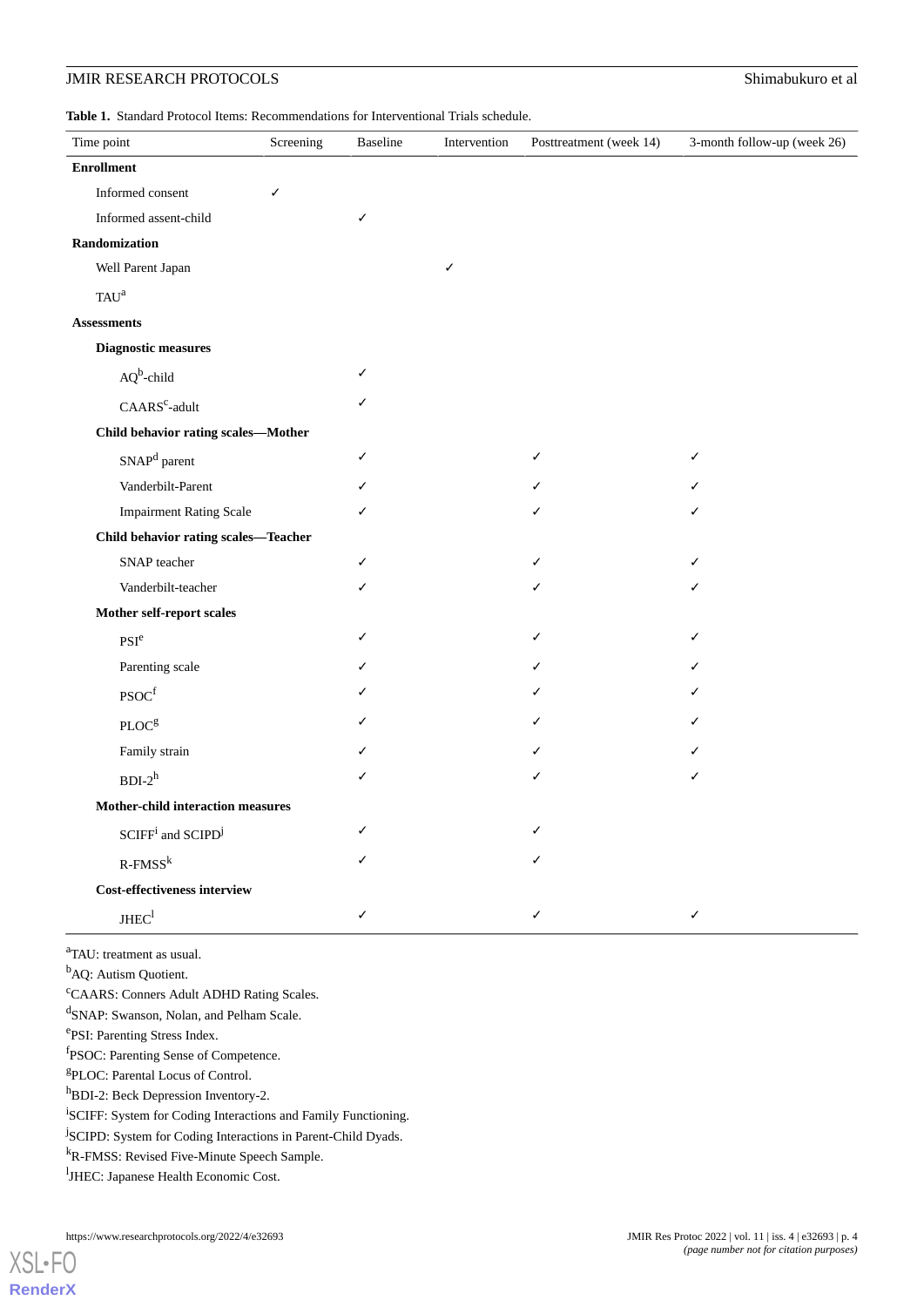<span id="page-4-0"></span>Figure 1. Study design and participant flow. R-FMSS: revised Five-Minute Speech Sample; RA: research administrator; TAU: treatment as usual; WPJ: Well Parent Japan.



#### **Trial Registration**

The study was retrospectively registered with the International Standard Randomised Controlled Trial Number after the first of 3 waves of participant recruitment (trial registration number: ISRCTN66978270). Registration delay was an unintended consequence of ill health of one of the principal investigators, which disrupted study preparation. This oversight was identified after the first wave of participant recruitment and the trial was subsequently registered. Ethical approval for the trial, as described in the protocol, was obtained at all intervention sites before participant recruitment.

#### **Sample Size Calculation**

Parent domain parenting stress score at week 14 is the primary outcome measure and informed our sample size calculation. On the basis of the results of our pilot RCT [[22\]](#page-11-4), to detect a 0.5 standardized effect size at week 14 using 80% power at a 2-tailed .005 significance level, assuming the correlation between the baseline and follow-up measures is 0.35, 112 participants were required. After adjusting for a 15% attrition rate, the target sample size was inflated to 132.

#### **Sample Selection**

#### *Overview*

Mothers of children with a clinical diagnosis of ADHD [\[1](#page-10-0)] were identified by physicians working in hospitals or community clinics linked to the 3 research sites.

#### *Inclusion Criteria*

Mothers fluent in Japanese (reading and writing), parenting a child aged 6-12 years diagnosed with ADHD and attending elementary school, and for whom participation in a group-based behavioral intervention for the mother is not contraindicated were eligible for inclusion in the study. In addition, mothers of children diagnosed with ADHD and autism spectrum disorder were eligible to participate. Referring doctors were asked to exercise clinical judgment regarding mothers' ability to understand the program content and their suitability to participate in a group program.

#### *Exclusion Criteria*

Limited pragmatic speech or a functional intellectual disability in the child would exclude a family from participating in the study. Current or recent (ie, within 2 months of the starting date of WPJ) participation in another parenting program would also exclude participation. Mothers of children receiving medication for the management of their ADHD symptoms were asked to keep their child's medication constant throughout the study. Medication status changes will be recorded but will not result in the family being removed from the trial.

#### **Consent and Randomization**

Physicians at the 3 hospital study sites confirmed the eligibility of the mothers of their patients with ADHD to participate in the study. They briefly explained WPJ and the requirements for research participation. Interested mothers were referred to the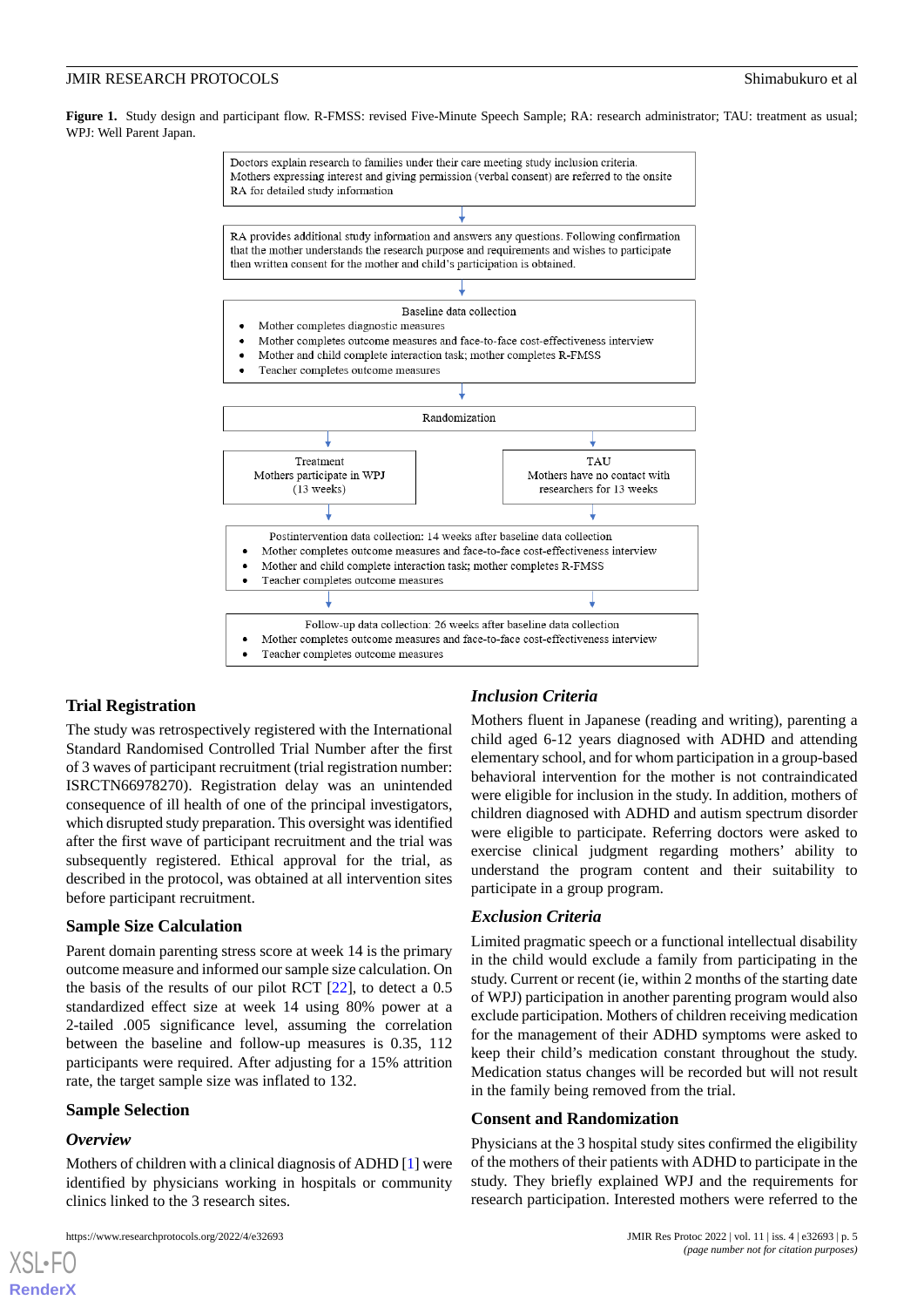research site administrator for a detailed verbal and written explanation of the study procedures, including randomization to WPJ or TAU and the need to access the child's medical records. Those who agreed to participate provided written consent for their own participation and their child's participation. Written consent from teachers was obtained by mail. Children's informed consent was obtained at the first laboratory assessment session.

Baseline outcome measures were obtained from mothers and teachers, including the Revised Five-Minute Speech Sample (R-FMSS) and the parent-child interaction task, before randomization to the study arm [\(Table 1](#page-3-0) provides the full list of baseline measures). Teachers remained blind to family treatment group allocation. When sufficient participants were recruited at a site (a minimum of 12), they were randomized to the study arm, that is, block randomization at each site, using a computer random number generator operated by DD.

#### **Confidentiality**

All participants were assigned an ID number at each site. Raw data were stored in locked storage at the collection sites. Only anonymized data were shared with researchers at the primary research site (Okinawa Institute of Science and Technology [OIST]) for database entry and analyses.

#### **Intervention**

#### *Arm 1: WPJ*

<span id="page-5-0"></span>Participants received a 13-session group-based intervention for parents of children with ADHD. This includes an orientation to the intervention, psychoeducation about ADHD, 4 sessions devoted to enhancing mothers' psychological functioning

**Table 2.** Well Parent Japan session content.

adapted from the Parent Stress Management for ADHD program [[14\]](#page-10-12), followed by 8 sessions of behavior management based on the core components of the NFPP [[18-](#page-11-2)[22](#page-11-4)]. A summary of the session contents is presented in [Table 2.](#page-5-0) Mothers and teachers completed outcome measures, including parent domain parenting stress, before randomization, after the intervention, and again after 3 months. [Table 1](#page-3-0) provides a complete list of the measures completed at each time point.

The 2-hour WPJ sessions are run by 2 group leaders at each site. Participants who are unable to attend a group session are invited to a 30-60 catch-up session before the next group session. The catch-up sessions are limited to a maximum of 2 sessions per participant. To maintain treatment fidelity, the groups are run according to the WPJ leader's manual. At the end of each session, the leaders complete a checklist of the topics covered. Missed information is presented at the beginning of the next group session. Approximately 20% of the sessions delivered at each site will be randomly selected to confirm fidelity. These recordings will be reviewed independently against a checklist of the key and minor points to be covered in each session. The percentage of inclusion of major and minor points will be calculated and reported.

Group leaders receive supervision from SS, a certified trainer in both interventions that comprise WPJ. Supervision sessions for the first wave of groups lasted 60-120 minutes, depending on the experience and requirements of therapists. The frequency and duration of supervision were reduced to 60 minutes biweekly thereafter. Supervision of the first 2 treatment groups was conducted separately by site. Group supervision, that is, 3 sites together, was planned from the beginning of the third group. All supervision took place via electronic platforms.

| Session | Content                                                                          | Session function                      |
|---------|----------------------------------------------------------------------------------|---------------------------------------|
| 1       | Orientation to the program: What is $ADHDa$ , part 1                             | Psychoeducation                       |
| 2       | Stress management, relaxation training                                           | Mothers emotional health              |
| 3       | Cognitive restructuring                                                          | Mothers emotional health              |
| 4       | Problem solving                                                                  | Mothers emotional health              |
| 5       | Communication skills                                                             | Mothers emotional health              |
| 6       | What is ADHD, part 2; Recruiting attention, positive communication, praise       | Psychoeducation; New Forest Parenting |
|         |                                                                                  | Programme                             |
| 7       | Zone of proximal development, choices, clear messages, countdowns, using a timer | New Forest Parenting Programme        |
| 8       | Review of session 7 skills, use of play                                          | New Forest Parenting Programme        |
| 9       | House rules, routine, boundaries, reward, and punishment                         | New Forest Parenting Programme        |
| 10      | Review of session 9, review of ADHD symptoms                                     | New Forest Parenting Programme        |
| 11      | Temper tantrums (time out, quiet time), anticipating, avoiding conflict          | New Forest Parenting Programme        |
| 12      | Emotion and language, child relaxation                                           | New Forest Parenting Programme        |
| 13      | Social stories, mindfulness, wrap up session                                     | New Forest Parenting Programme        |

<sup>a</sup>ADHD: attention-deficit/hyperactivity disorder.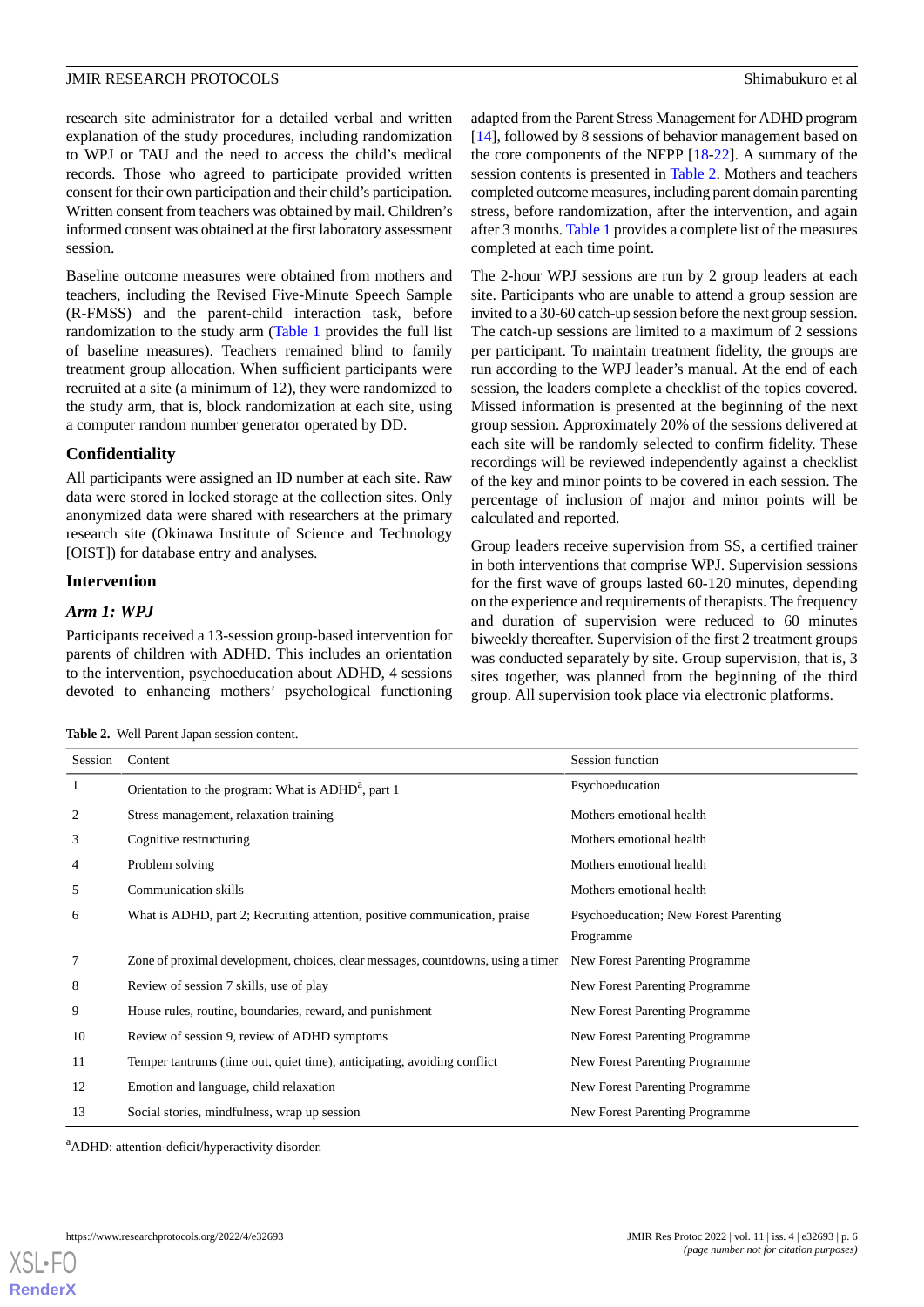#### *Arm 2: TAU*

TAU within the context of this trial may consist of many forms of intervention, including the following: medical and psychological examinations, pharmacological treatment, ADHD psychoeducation and parenting guidance, psychological counseling, play therapy for the child, group-based cognitive training for the child, telephone counseling for parents and teachers, and parent and teacher conferences or anything deemed clinically necessary. Mothers in the TAU arm had no contact with the research team from randomization until the treatment group (arm 1) completed the 13-week WPJ program. At this time, they attended a second laboratory assessment session with their child and completed all questionnaires. They completed the questionnaires again 3 months later. Site principal investigators will review and report the treatment options provided to all participating families (WPJ and TAU groups) through the referring hospitals during the trial period. This information will be included in the primary trial paper. The treatment group parents are given a 1000-yen (US \$8.5) voucher per intervention session attended to help cover travel costs. All parents received a 2000-yen (US \$17) voucher for the prelaboratory and postlaboratory assessment sessions and a further 1000-yen (US \$8.5) voucher for the third cost-effectiveness interview. Teachers were given a 1000-yen (US \$8.5) voucher each time they filled out the study questionnaires.

#### **Measurements**

#### *Diagnostic Measures*

At baseline, autistic traits in the children were measured using the Autism-Spectrum Quotient [[25\]](#page-11-7). This measure has excellent psychometric properties [\[26](#page-11-8)] and has been translated into Japanese and evaluated in both children [\[27](#page-11-9)] and adults [[28\]](#page-11-10). The participating mothers' ADHD traits are assessed using the Conners Adult ADHD Rating Scale [\[29](#page-11-11)] to better quantify the sample. The Japanese version of the scale has good psychometric properties [[30\]](#page-11-12).

#### *Outcome Measures*

#### **Overview**

Some of the measures (ie, the Vanderbilt Assessment Scale-Parent and Teacher, Parenting Sense of Competence Scale, Parental Locus of Control Scale, Family Strain Index, and Impairment Rating Scale) were translated into Japanese by the first author (SS) and independently back-translated by 2 bilingual US trained counseling psychologists.

The primary outcome measure was the mother's reported parent domain parenting stress. This was assessed using the 78-item Japanese language version of the Parenting Stress Index [[23\]](#page-11-5). The Parenting Stress Index assesses perceived stress in the parent-child dyad and yields the parent domain (sources of stress related to parent characteristics) and child domain stress (sources of stress related to child characteristics) scores and total stress score. The Japanese version of this measure has good psychometric properties [[24\]](#page-11-6).

Secondary outcome measures include parent and teacher ratings of the child's behavior and mothers' self-reports of their parenting style, competence, locus of control, family strain, mood, and objective measures of parent-child relationship quality. The measures are listed in [Table 3](#page-7-0).

All outcome measures, except for relationship quality, are administered at baseline, post treatment (week 14), and at the 3-month follow-up (week 26). Relationship quality measures are assessed at baseline and week 14 only. Teachers, but not parents, are blinded (probably) to parents' group membership; that is, parents are asked not to discuss their group assignment with the child's teacher.

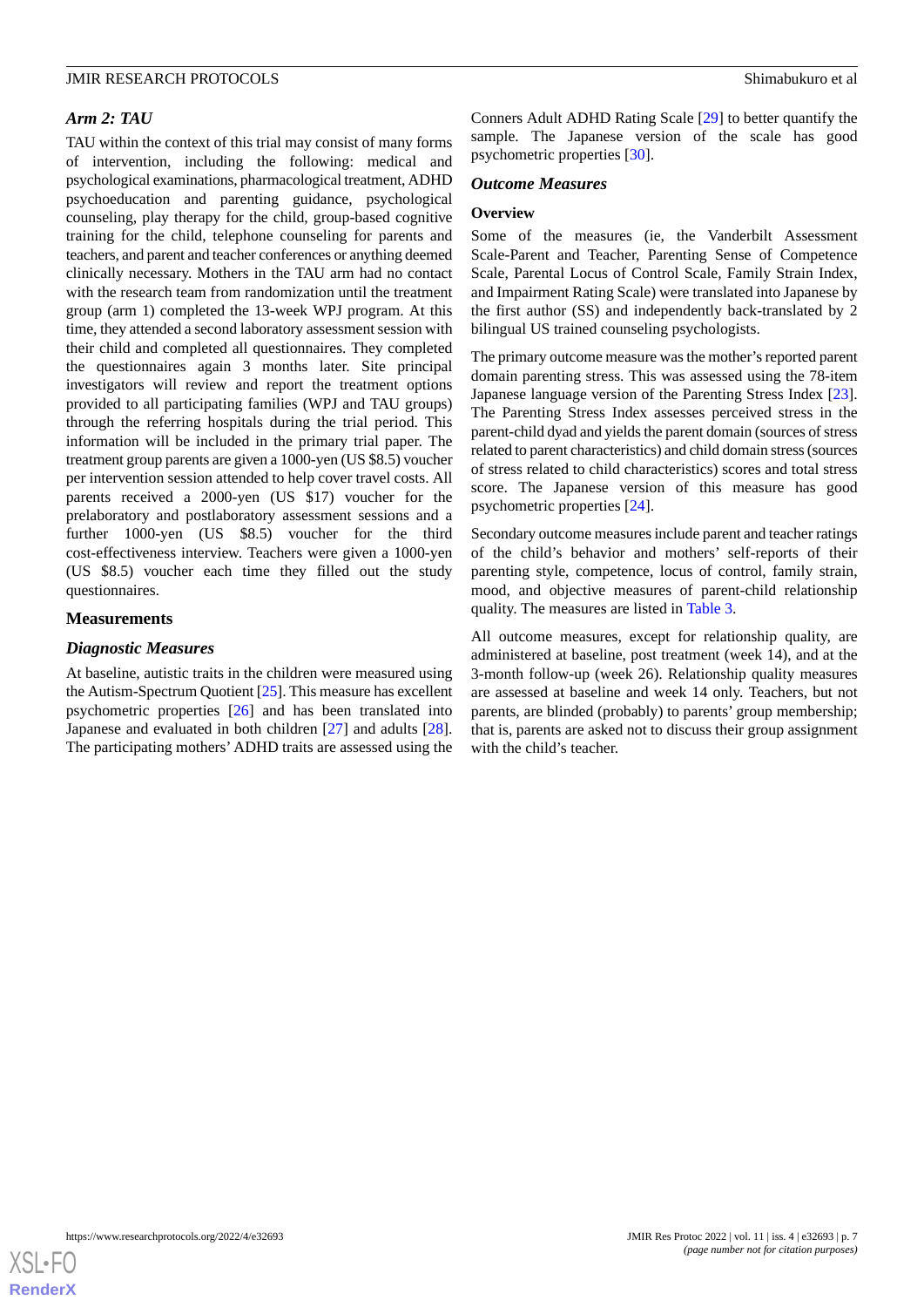<span id="page-7-0"></span>**Table 3.** Primary and secondary outcomes, measures, and raters.

| <b>Outcomes</b>                  | <b>Measures</b>                                            | Raters             |
|----------------------------------|------------------------------------------------------------|--------------------|
| <b>Primary</b>                   |                                                            |                    |
| Parent domain stress             | <b>Parent Stress Index</b>                                 | Mother             |
| <b>Secondary</b>                 |                                                            |                    |
| <b>Child behavior</b>            |                                                            |                    |
| $ADHDa$ symptoms                 | Swanson, Nolan, and Pelham Scale                           | Mother and teacher |
| Impairment                       | <b>Impairment Rating Scale</b>                             | Mother             |
| Other                            | Vanderbilt Assessment Scale                                | Mother and teacher |
| Parenting practices or attitudes |                                                            |                    |
| Management practices             | Parenting Scale                                            | Mother             |
| Locus of control                 | Parental Locus of Control                                  | Mother             |
| Sense of competence              | Parenting Sense of Competence                              | Mother             |
| <b>Emotional well-being</b>      |                                                            |                    |
| Depression                       | Beck Depression Inventory-2                                | Mother             |
| Caregiver strain                 | Family Strain Index                                        | Mother             |
| Child domain stress              | <b>Parent Stress Index</b>                                 | Mother             |
| Mother-child relationship        |                                                            |                    |
| Parent-child interactions        | Pasta making task; SCIFF <sup>b</sup> , SCIPD <sup>c</sup> | Independent coders |
| Expressed emotion                | Revised 5-minute speech sample                             | Independent coders |

<sup>a</sup>ADHD: attention-deficit/hyperactivity disorder.

<sup>b</sup>SCIFF: System for Coding Interactions and Family Functioning.

c SCIPD: System for Coding Interactions in Parent-Child Dyads.

#### **Parent and Teacher Ratings of Child Outcomes**

The 26-item Swanson, Nolan, and Pelham Scale [\[31](#page-11-13)] is used to measure the child's ADHD and oppositional defiant disorder symptoms. The Japanese translation has excellent psychometric properties [[32\]](#page-11-14). The Parent and Teacher performance scales from the Vanderbilt Assessment Scale [\[33](#page-11-15)] are used to assess the child's behavioral and academic performance at school. The 8-item Impairment Rating Scale [[34\]](#page-11-16) is used to assess parents' perceptions of child impairment across a range of domains. This measure demonstrates acceptable psychometric properties including good temporal stability [\[34](#page-11-16)].

#### **Parent Self-report Outcomes**

Parenting practices are assessed using the 30-item Parenting Scale [\[35](#page-11-17)]. The Japanese version has a 2-factor solution and shows good internal consistency for overreactivity and low to moderate consistency for laxness in control and clinical samples [[36\]](#page-11-18). The 17-item Parenting Sense of Competence Scale [\[37](#page-11-19)[,38](#page-11-20)] is used to assess parenting competence or efficacy. The Japanese translation demonstrated adequate internal consistency in a normative Japanese sample [\[39](#page-11-21)]. The 47-item Parental Locus of Control Scale [[40\]](#page-12-0) is used to assess parents' perceived locus of control in child-rearing situations. The internal consistency of this measure in our pilot RCT was good [[22\]](#page-11-4). The Family Strain Index [\[41](#page-12-1)] is used to assess the effects of ADHD on families. Items 3 and 5 of this 6-item index have been revised to make the descriptions more culturally appropriate for Japanese parents. The second edition of the Beck Depression Inventory [[42\]](#page-12-2) is used to assess the mothers' levels of depression. The Japanese translation is psychometrically robust and can be used to measure depressive symptoms in Japanese populations [\[43](#page-12-3)].

#### **Parent-Child Relationship Outcomes**

The quality of mother-child interactions is evaluated through direct observation of behavior during a cooperative task. Each mother-child pair works together for 15 minutes to make pasta using the ingredients and equipment supplied. The interaction is video recorded for later coding using selected parent and child codes from the System for Coding Interactions and Family Functioning [\[44](#page-12-4)] and the System for Coding Interactions in Parent-Child Dyads [\[22](#page-11-4),[45\]](#page-12-5). Maternal expressed emotion is measured using the R-FMSS [\[46](#page-12-6)]. Parents speak for 5 minutes, without interruption, about their child and their relationship. The R-FMSS has demonstrated excellent psychometric properties [\[46](#page-12-6)]. Trained raters, at OIST, blind to group membership and time point, will code the parent-child interactions and the R-FMSS.

#### *Economic Evaluation Measures*

Health economic costs are measured using a study-specific measure (Japanese Health Economic Costs [JHEC]) to collect all available information to estimate the child's service utilization costs (medical treatment, education, nursing, and rehabilitation) and parents' opportunity costs for their child's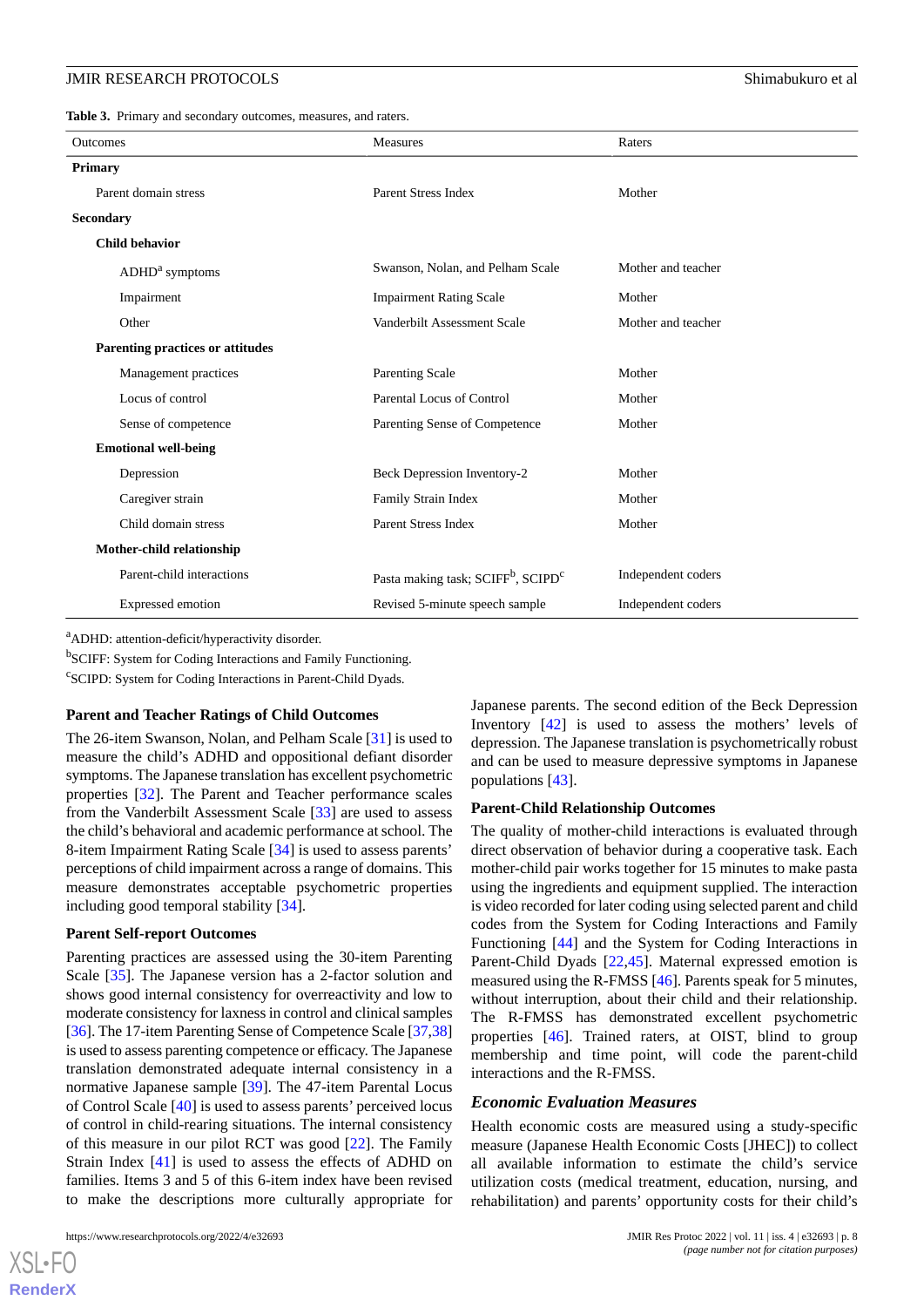care. The JHEC is administered at baseline, after the intervention, and at 3-month follow-up. The JHEC was developed with reference to the Client Service Receipt Inventory [[47\]](#page-12-7).

#### **Data Management Plan**

All the participants are assigned an ID number at the trial site when they consent to participate in the study. This number is used on all questionnaires. Each site will maintain a list allowing them to link names and ID numbers.

Data collection at each clinical site is supported by a dedicated research assistant with oversight and support from the trial team at OIST. Anonymized questionnaire data will be scanned, password-protected, and saved in a shared Dropbox with the researchers at OIST. Video and audio recordings will be password-protected and saved in the same shared Dropbox. The OIST trial team will transfer the data from the shared Dropbox folder to secure electronic storage at OIST as soon as it is received. The OIST team will not have access to the data linking lists from any site. Data entry into a password-protected electronic database will be carried out by the trial staff at OIST.

Raw data (possibly containing names) will be maintained in secure storage at each site for 10 years after study completion. Access to these data is limited to the site principal investigator and dedicated research assistant. Once all data analyses are complete and manuscripts are prepared, OIST-maintained electronic password-locked files will be wiped. OIST will retain the anonymous password-protected data for 10 years after manuscript publication. GT will be responsible for the supervision of stored data.

Data analysis will be carried out by the trial statistician using an anonymized electronic database (see the Statistical Analysis section). Although there are no plans to make the data publicly available, requests for access to the data will be considered on a case-by-case basis, subject to Japanese law.

# **Safety Considerations**

Therapists are asked to record and report any potential adverse events using a standard template, and the importance of adverse events is highlighted during supervision sessions. Any adverse events are required to be reported to the approving ethics committees. In addition, all adverse events will be reported to the independent data and ethics monitor and will be evaluated, recorded, and discussed in the final paper.

# **Statistical Analysis**

# *Effectiveness Analyses*

The analysis will be conducted on an intention-to-treat basis. Data will be explored first, and all variables will be summarized by treatment arm across measurement time, with mean (SD) presented for normally distributed measures, median (IQR) for skewed data, and frequency (%) for each observed level of categorical variables. Treatment effect estimates and their precision on the primary and secondary outcomes will be quantified through analysis of covariance modeling by means of multilevel modeling with baseline measure, arm, time, and interaction of arm  $\times$  time included as covariates and participant

as a level 2 analytical unit. As participants are recruited from different locations, the site will be included as a higher-level analytical unit if exploratory data analysis shows greater variability at the site level. Skewed outcome variables will be transformed for parameter modeling. Missing value information will be explored first to inform the missing value imputation by means of a multiple imputation procedure for multilevel data under a missing-at-random assumption. The results from the observed data will be examined to check the robustness of the treatment effect estimates sensitive to missingness. Stata statistical software (version 17; StataCorp) [[48\]](#page-12-8) will be used for data analysis. A statistical analysis plan, including all the analytical details, will be conducted before the data are locked for final analysis.

An independent data and ethics monitor is responsible for reviewing the trial progress and data analysis once data collection is complete. The monitor is independent of both the study team and sponsor OIST.

### *Cost and Cost-effectiveness Analyses*

The health economic evaluation will focus on the three following key areas:

- 1. Costs of the intervention: an average cost per intervention will be determined. This analysis will include staffing costs (hourly rate  $\times$  time) from study time sheets, capital costs (eg, rooms and overheads), and consumables. Parent time costs will not be included in this analysis.
- 2. Cost-effectiveness: an incremental cost-effectiveness ratio will be used to analyze the cost-effectiveness of the WPJ intervention. The incremental cost-effectiveness ratio will be able to identify differences in costs such as health care and educational utilization between the intervention and TAU arms of the trial divided by the treatment effect, the proportion of participants meeting the criteria for positive treatment response (changes in maternal stress as measured by the Parenting Stress Index [\[24](#page-11-6)]) and child ADHD symptoms as measured by the index of the parent-completed SNAP [\[32](#page-11-14)]. The JHEC and medical receipts provided by the participants will be used to track the familial and societal costs of health and educational service resource use in both study arms. This study will seek to use a number of routine health service costs, where possible, using data from the Japanese Medical Fee Points system [\[49](#page-12-9),[50\]](#page-12-10). This analysis will be completed with and without family borne costs. Any loss of earnings will be calculated using the average wage rate.
- 3. Impact of intervention on service use: this study will measure the retrospective change in resource use across both trial arms from 3 months before each assessment point. This analysis will use data from the JHEC and medical receipts provided by the participants.

#### **Data Sharing Statement**

Although there are no plans to make the data publicly available, requests for access to the data will be considered on a case-by-case basis, subject to Japanese law.

 $XS$  $\cdot$ FC **[RenderX](http://www.renderx.com/)**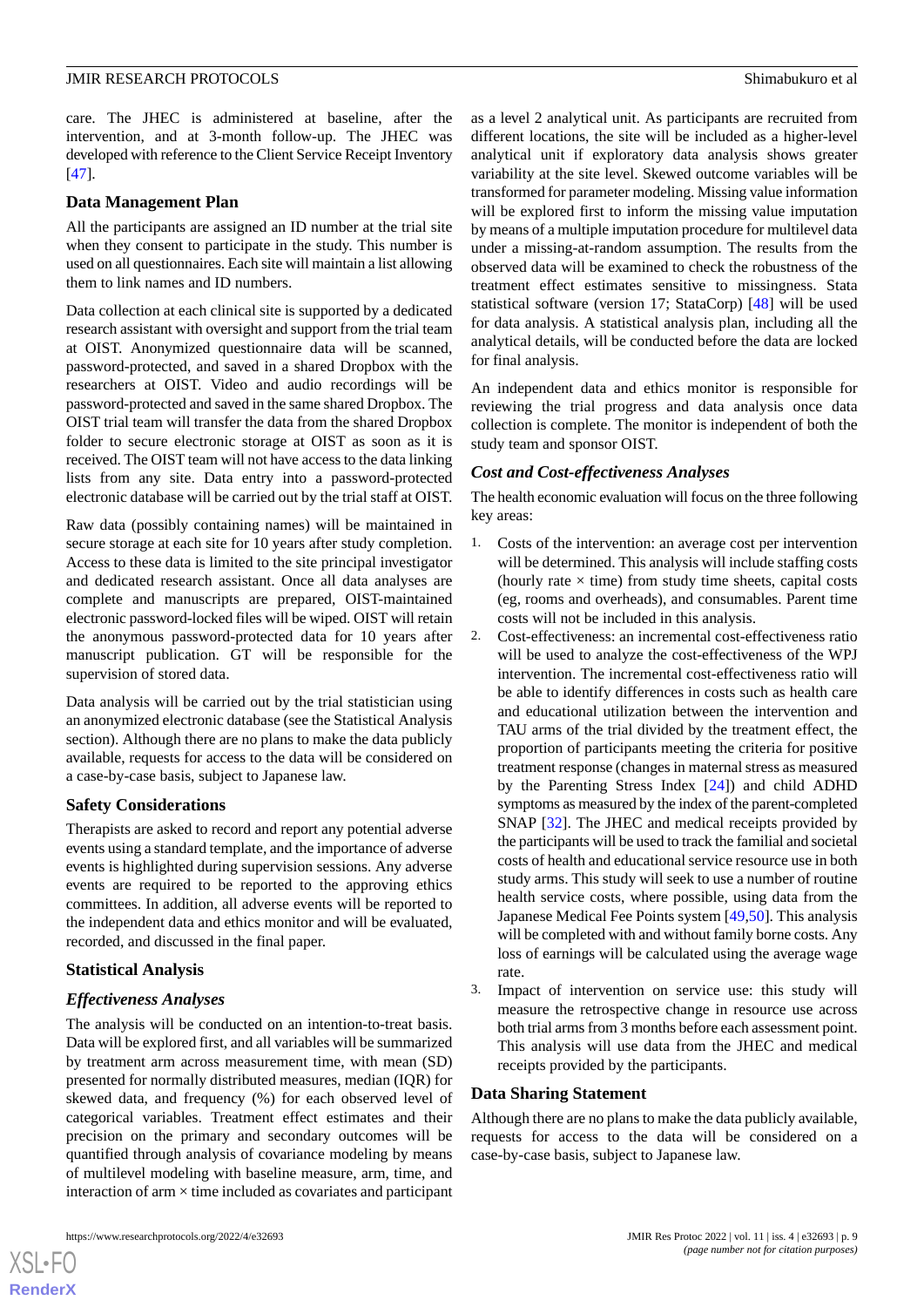#### **Ethics Statement**

The study has been approved by the OIST Graduate School Human Subject Research Review Committee (reference number: HSR-2019-014) following receipt of approval at each study site: University of Fukui Hospital (reference number: 20170085), Kurume University Hospital (reference number: 19052), and National Hospital Organization Ryukyu Hospital (reference number: 31-5).

# *Results*

The Training and Nurturing Support for Mothers (TRANSFORM) study began in July 2019 with therapist training, and a practice intervention group was run at each site between July 2019 and October 2019. Trial recruitment began in July 2019 and was completed in May 2021. The timeline of the study has been extended because of the limitations imposed by the COVID-19 pandemic. This included a 5-month postponement of the second treatment group (all 3 sites) and suspension of the third treatment group (2 sites). At the time of protocol submission, the suspension remained in place at 1 site. These suspensions will be reported in the final paper.

# *Discussion*

# **Principal Findings**

This trial addresses the need to investigate the effect of nonpharmacological treatments for children with ADHD in everyday clinical practice in Japan. This trial combines 2 evidence-based interventions for families of children with ADHD within a hybrid program that has been developed and piloted to provide a culturally adapted and appropriately delivered behavioral intervention for families of children with ADHD in Japan. Combining support for families of children with ADHD with behavioral strategies that aim to target and alter the developmental trajectory of ADHD has implications for researchers and clinicians beyond Japan. The results will be reported at national and international conferences, published in peer-reviewed journals, disseminated to Japanese health care professionals, and communicated digitally to Japanese and international ADHD advocacy groups.

This is the first trial of WPJ based on the recruitment of children referred directly to routine clinical services in Japan. It is also the first pragmatic trial that combines the NFPP with specific and direct intervention support for parents of children with ADHD. In this sense, this multisite randomized trial tests the effectiveness of WPJ with children and families in a clinical setting for which the intervention is ultimately intended with very few exclusion criteria. It also compares WPJ directly with the usual clinical care offered for children diagnosed with

ADHD in Japan. We also seek to assess and compare the cost-effectiveness of WPJ with that of TAU in Japan.

The stigma associated with ADHD in Japan and unfamiliarity with group-based interventions for ADHD posed challenges to recruitment. The COVID-19 pandemic continues to affect the trial, with local and national lockdowns and restrictions affecting recruitment and disrupting the process of delivering the intervention. The decision to provide supervision via web-based platforms ensured that this aspect of the study has not been disrupted by the COVID-19 pandemic. In principle, the group delivery model is a challenge for parents of children with ADHD, who often perform better with individual therapy, where a bespoke response can address the heterogeneity of the child's ADHD. However, in the proof-of-concept study, a group model was requested by Japanese mothers [\[16](#page-11-0)]. Culturally, it was felt that an individual approach might not be appropriate, which was supported by the pilot RCT that demonstrated considerable levels of efficacy against a wait-list control group [\[22](#page-11-4)] using a group-based mode of delivery. Establishing the cost-effectiveness of the intervention has also been challenging, as the academic discipline of health economics is not well-established in Japan. In addition, the process for calculating society and family borne costs, such as health care use in Japan, is complex, where health care costs are based on a point system that does not easily lend itself to economic evaluation. The COVID-19 pandemic has likely influenced family health service use, with families limiting their use of, and visits to, health care providers. We assume similar effects across the 2 study arms.

# **Limitations**

In recruiting through hospital clinics, the study does not include self-referred families in the community, possibly reducing the generalizability of the findings. Having clinic doctors (in Japan, the diagnosis of ADHD is limited to medical doctors; thus, referrals to the research were made by those responsible for the diagnosis of ADHD in the children) identify eligible families may have resulted in the referral of those dealing with more severe or comorbid ADHD, or mothers deemed most in need or most likely to benefit from participation in WPJ. Nonetheless, this is consistent with the aim of the research; that is, to evaluate WPJ within the Japanese child and adolescent mental health care system with a view toward future implementation of the intervention within this system. As a pragmatic trial, study site differences will be evaluated; however, we do not control for the effects of group leader skills on treatment outcomes. All group leaders are provided with the same training and are supervised by SS, which should help minimize differences in program delivery. The registration of the protocol was retrospective, and participant recruitment is now complete. No changes were made in the study protocol.

# **Acknowledgments**

The authors would like to acknowledge the New Forest Parenting Programme (NFPP) developers, especially Margaret Thompson and Cathy Laver-Bradbury, who gave us permission and advice to modify the NFPP for use with the Japanese population and provided initial training and supervision to enable SS to gain trainer status as an NFPP trainer.

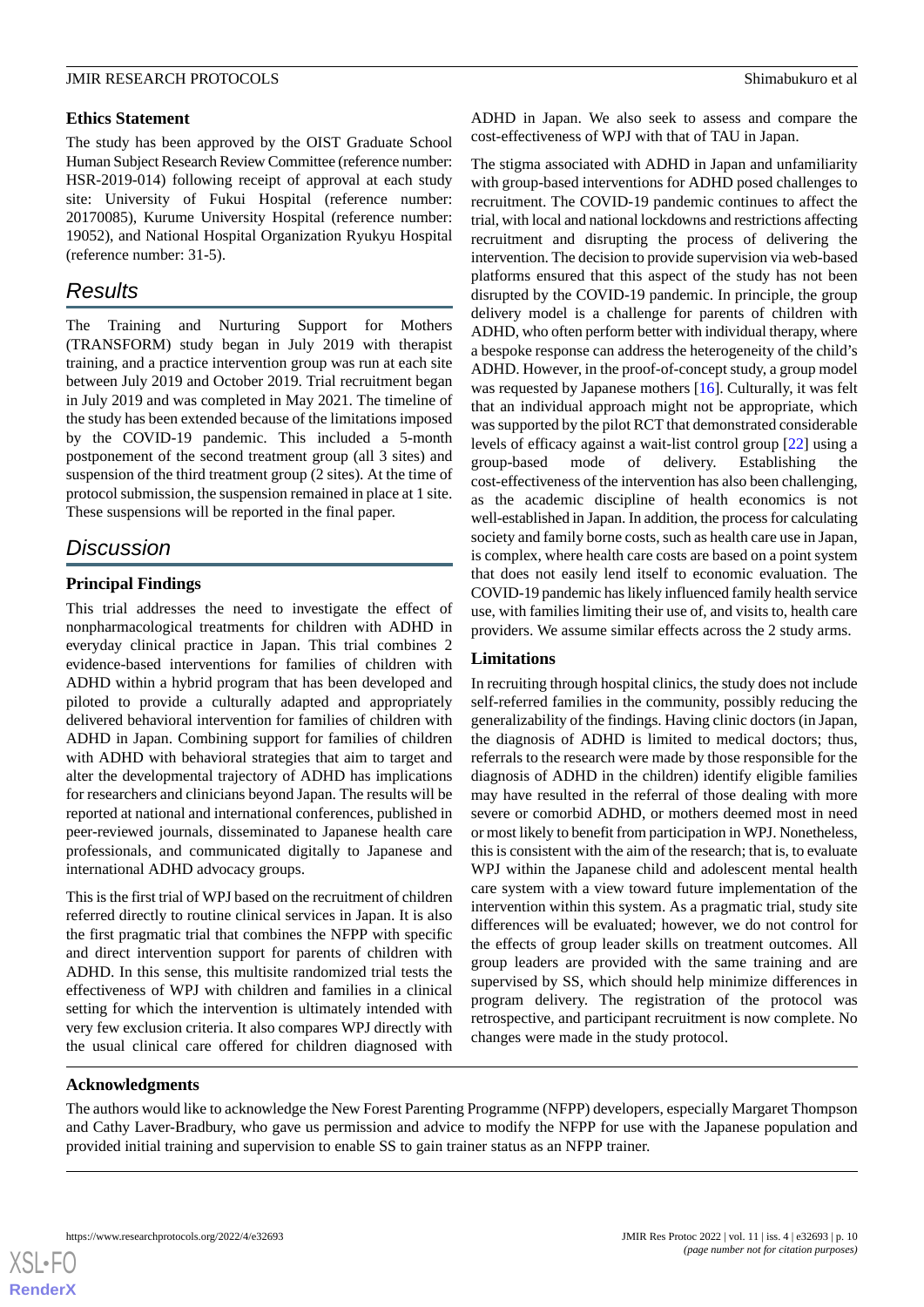# **Authors' Contributions**

SS, DD, and GT obtained funding and conceived the study. SS initiated the study design with support from DD and GT. SS, DD, TE, SH, AT, YY, TO, BG, AI, MI, YN, KY, AY, and GT devised the protocol. Site leads for each of the 3 sites are AT at University of Fukui, YY at University of Kurume, and SH and TE at Ryukyu Hospital. BG will initiate the statistical analyses for the effectiveness analysis, and TO will initiate the health economic analysis. All authors have read and approved the final manuscript.

## **Conflicts of Interest**

In the last 5 years, SS received speaker fees from Shire/Takeda. In the last 5 years, DD has provided educational talks for Eli Lilly, Medice, and Shire/Takeda; attended advisory boards for Eli Lilly and Shire/Takeda; and received support for educational travel from Eli Lilly, Shire/Takeda, and Medice. He also received royalties from the sale of a self-help version of the New Forest Parenting Programme, fees for New Forest Parenting Programme training and supervision, and research funding from National Institute for Health Research, Economic and Social Research Council, and Shire/Takeda.

#### <span id="page-10-0"></span>**References**

- <span id="page-10-1"></span>1. American Psychiatric Association. Chapter 1 Neurodevelopmental Disorders. In: Diagnostic And Statistical Manual Of Mental Disorders, Fifth Edition. Arlington: American Psychiatric Publishing; 2013.
- <span id="page-10-2"></span>2. The research report on children who attend a regular class but possibly have a developmental disorder and need a special need education; 2012. Japanese Ministry of education, culture, sports, science and technology. URL: [https://www.mext.go.jp/](https://www.mext.go.jp/a_menu/shotou/tokubetu/material/1328729.htm) [a\\_menu/shotou/tokubetu/material/1328729.htm](https://www.mext.go.jp/a_menu/shotou/tokubetu/material/1328729.htm) [accessed 2022-03-16]
- <span id="page-10-3"></span>3. Sakakibara Y. Noukagaku to hattatsushogai: Kokomade wakatta sono mekanizumu. Tokyo, Japan: Chuohoki Publishing; 2007.
- <span id="page-10-4"></span>4. Daley D, Birchwood J. ADHD and academic performance: why does ADHD impact on academic performance and what can be done to support ADHD children in the classroom? Child Care Health Dev 2010 Jul;36(4):455-464. [doi: [10.1111/j.1365-2214.2009.01046.x\]](http://dx.doi.org/10.1111/j.1365-2214.2009.01046.x) [Medline: [20074251\]](http://www.ncbi.nlm.nih.gov/entrez/query.fcgi?cmd=Retrieve&db=PubMed&list_uids=20074251&dopt=Abstract)
- <span id="page-10-6"></span><span id="page-10-5"></span>5. Mikami AY, Huang-Pollock CL, Pfiffner LJ, McBurnett K, Hangai D. Social skills differences among attention-deficit/hyperactivity disorder types in a chat room assessment task. J Abnorm Child Psychol 2007 Aug;35(4):509-521. [doi: [10.1007/s10802-007-9108-5\]](http://dx.doi.org/10.1007/s10802-007-9108-5) [Medline: [17354064\]](http://www.ncbi.nlm.nih.gov/entrez/query.fcgi?cmd=Retrieve&db=PubMed&list_uids=17354064&dopt=Abstract)
- 6. Theule J, Wiener J, Tannock R, Jenkins JM. Parenting stress in families of children with ADHD. J Emotional Behav Disorders 2010 Nov 18;21(1):3-17. [doi: [10.1177/1063426610387433](http://dx.doi.org/10.1177/1063426610387433)]
- <span id="page-10-7"></span>7. Shaw M, Hodgkins P, Caci H, Young S, Kahle J, Woods AG, et al. A systematic review and analysis of long-term outcomes in attention deficit hyperactivity disorder: effects of treatment and non-treatment. BMC Med 2012 Sep 04;10:99. [doi: [10.1186/1741-7015-10-99\]](http://dx.doi.org/10.1186/1741-7015-10-99) [Medline: [22947230\]](http://www.ncbi.nlm.nih.gov/entrez/query.fcgi?cmd=Retrieve&db=PubMed&list_uids=22947230&dopt=Abstract)
- <span id="page-10-8"></span>8. Dulcan M. Practice parameters for the assessment and treatment of children, adolescents, and adults with attention-deficit/hyperactivity disorder. American Academy of Child and Adolescent Psychiatry. J Am Acad Child Adolesc Psychiatry 1997 Oct;36(10 Suppl):85S-121S. [doi: [10.1097/00004583-199710001-00007](http://dx.doi.org/10.1097/00004583-199710001-00007)] [Medline: [9334567\]](http://www.ncbi.nlm.nih.gov/entrez/query.fcgi?cmd=Retrieve&db=PubMed&list_uids=9334567&dopt=Abstract)
- 9. Attention deficit hyperactivity disorder: diagnosis and management. National Institute for Health and Care Excellence. URL: <https://www.nice.org.uk/guidance/ng87> [accessed 2022-03-16]
- <span id="page-10-9"></span>10. Wolraich ML, Hagan JF, Allan C, Chan E, Davison D, Earls M, Subcommittee on Children and Adolescents With Attention-Deficit/Hyperactive Disorder. Clinical practice guideline for the diagnosis, evaluation, and treatment of attention-deficit/hyperactivity disorder in children and adolescents. Pediatrics 2019 Oct;144(4):e20192528 [\[FREE Full](http://europepmc.org/abstract/MED/31570648) [text](http://europepmc.org/abstract/MED/31570648)] [doi: [10.1542/peds.2019-2528](http://dx.doi.org/10.1542/peds.2019-2528)] [Medline: [31570648\]](http://www.ncbi.nlm.nih.gov/entrez/query.fcgi?cmd=Retrieve&db=PubMed&list_uids=31570648&dopt=Abstract)
- <span id="page-10-10"></span>11. Sonuga-Barke EJ, Brandeis D, Cortese S, Daley D, Ferrin M, Holtmann M, European ADHD Guidelines Group. Nonpharmacological interventions for ADHD: systematic review and meta-analyses of randomized controlled trials of dietary and psychological treatments. Am J Psychiatry 2013 Mar;170(3):275-289. [doi: [10.1176/appi.ajp.2012.12070991](http://dx.doi.org/10.1176/appi.ajp.2012.12070991)] [Medline: [23360949](http://www.ncbi.nlm.nih.gov/entrez/query.fcgi?cmd=Retrieve&db=PubMed&list_uids=23360949&dopt=Abstract)]
- <span id="page-10-12"></span><span id="page-10-11"></span>12. Daley D, van der Oord S, Ferrin M, Danckaerts M, Doepfner M, Cortese S, European ADHD Guidelines Group. Behavioral interventions in attention-deficit/hyperactivity disorder: a meta-analysis of randomized controlled trials across multiple outcome domains. J Am Acad Child Adolesc Psychiatry 2014 Aug;53(8):835-47, 847.e1. [doi: [10.1016/j.jaac.2014.05.013](http://dx.doi.org/10.1016/j.jaac.2014.05.013)] [Medline: [25062591](http://www.ncbi.nlm.nih.gov/entrez/query.fcgi?cmd=Retrieve&db=PubMed&list_uids=25062591&dopt=Abstract)]
- <span id="page-10-13"></span>13. Chronis AM, Gamble SA, Roberts JE, Pelham WE. Cognitive-behavioral depression treatment for mothers of children with attention-deficit/hyperactivity disorder. Behav Ther 2006 Jun;37(2):143-158. [doi: [10.1016/j.beth.2005.08.001\]](http://dx.doi.org/10.1016/j.beth.2005.08.001) [Medline: [16942968](http://www.ncbi.nlm.nih.gov/entrez/query.fcgi?cmd=Retrieve&db=PubMed&list_uids=16942968&dopt=Abstract)]
- 14. Treacy L, Tripp G, Baird A. Parent stress management training for attention-deficit/hyperactivity disorder. Behav Ther 2005;36(3):223-233. [doi: [10.1016/s0005-7894\(05\)80071-1\]](http://dx.doi.org/10.1016/s0005-7894(05)80071-1)
- 15. Iwasaka H. The present situation and issues of parent training in Japan. Asp Heart 46 Disseminating Parent Training Community 2017;46(9):4-8 [\[FREE Full text\]](http://www.as-japan.jp/j/index.html)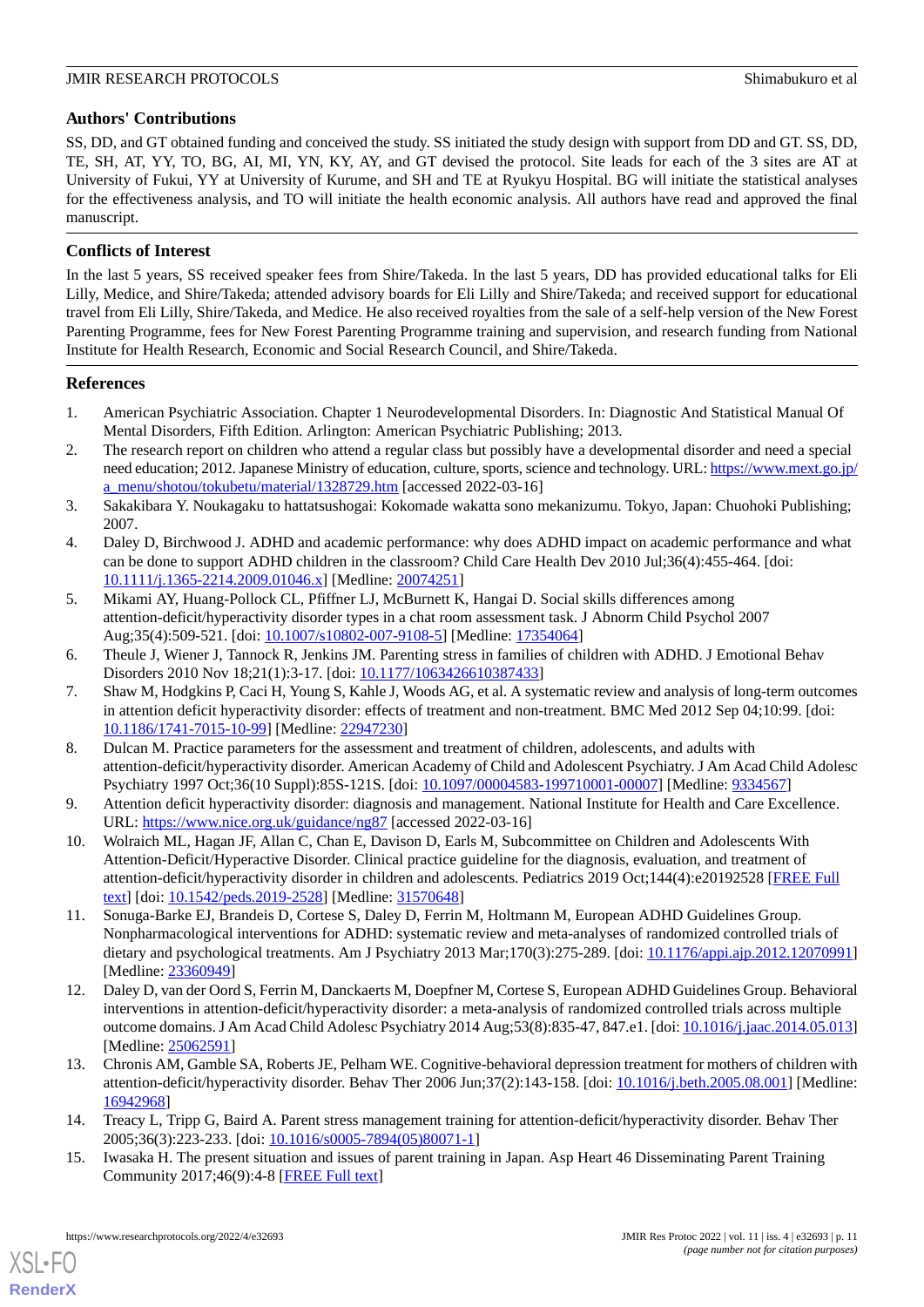- <span id="page-11-0"></span>16. Shimabukuro S, Daley D, Thompson M, Laver-Bradbury C, Nakanishi E, Tripp G. Supporting Japanese mothers of children with ADHD: cultural adaptation of the new forest parent training programme. Jpn Psychol Res 2016 Dec 14;59(1):35-48.  $[doi: 10.1111/jpr.12140]$  $[doi: 10.1111/jpr.12140]$  $[doi: 10.1111/jpr.12140]$
- <span id="page-11-2"></span><span id="page-11-1"></span>17. Sonuga-Barke EJ, Thompson M, Abikoff H, Klein R, Brotman LM. Nonpharmacological interventions for preschoolers with ADHD. Infants Young Child 2006;19(2):142-153. [doi: [10.1097/00001163-200604000-00007](http://dx.doi.org/10.1097/00001163-200604000-00007)]
- 18. Thompson MJ, Laver-Bradbury C, Ayres M, Le Poidevin E, Mead S, Dodds C, et al. A small-scale randomized controlled trial of the revised new forest parenting programme for preschoolers with attention deficit hyperactivity disorder. Eur Child Adolesc Psychiatry 2009 Oct;18(10):605-616. [doi: [10.1007/s00787-009-0020-0\]](http://dx.doi.org/10.1007/s00787-009-0020-0) [Medline: [19404717](http://www.ncbi.nlm.nih.gov/entrez/query.fcgi?cmd=Retrieve&db=PubMed&list_uids=19404717&dopt=Abstract)]
- 19. Sonuga-Barke EJ, Daley D, Thompson M, Laver-Bradbury C, Weeks A. Parent-based therapies for preschool attention-deficit/hyperactivity disorder: a randomized, controlled trial with a community sample. J Am Acad Child Adolesc Psychiatry 2001 Apr;40(4):402-408. [doi: [10.1097/00004583-200104000-00008](http://dx.doi.org/10.1097/00004583-200104000-00008)] [Medline: [11314565\]](http://www.ncbi.nlm.nih.gov/entrez/query.fcgi?cmd=Retrieve&db=PubMed&list_uids=11314565&dopt=Abstract)
- <span id="page-11-3"></span>20. Abikoff HB, Thompson M, Laver-Bradbury C, Long N, Forehand RL, Miller Brotman L, et al. Parent training for preschool ADHD: a randomized controlled trial of specialized and generic programs. J Child Psychol Psychiatry 2015 Jun;56(6):618-631 [[FREE Full text](http://europepmc.org/abstract/MED/25318650)] [doi: [10.1111/jcpp.12346\]](http://dx.doi.org/10.1111/jcpp.12346) [Medline: [25318650](http://www.ncbi.nlm.nih.gov/entrez/query.fcgi?cmd=Retrieve&db=PubMed&list_uids=25318650&dopt=Abstract)]
- <span id="page-11-4"></span>21. Lange A, Daley D, Frydenberg M, Houmann T, Kristensen LJ, Rask C, et al. Parent training for preschool ADHD in routine, specialist care: a randomized controlled trial. J Am Acad Child Adolesc Psychiatry 2018 Aug;57(8):593-602. [doi: [10.1016/j.jaac.2018.04.014\]](http://dx.doi.org/10.1016/j.jaac.2018.04.014) [Medline: [30071980\]](http://www.ncbi.nlm.nih.gov/entrez/query.fcgi?cmd=Retrieve&db=PubMed&list_uids=30071980&dopt=Abstract)
- <span id="page-11-6"></span><span id="page-11-5"></span>22. Shimabukuro S, Daley D, Thompson M, Laver-Bradbury C, Lovern K, Tripp G. Supporting Japanese mothers of children at risk for attention deficit hyperactivity disorder (ADHD): a small scale randomized control Trial of well parent Japan. J Child Fam Stud 2020 Mar 03;29(6):1604-1616. [doi: [10.1007/s10826-020-01704-6\]](http://dx.doi.org/10.1007/s10826-020-01704-6)
- 23. Abidin R. Parenting Stress Index-Manual. Charlottesville: Pediatric Psychology Press; 1983.
- <span id="page-11-7"></span>24. Narama M. Nihonban Parenting Stress Index (PSI) no shinraisei, datousei no kentou [Review of reliability and validity of Japanese version of Parenting Stress Index (PSI)]. Shouni Hoken Kenkyu 1999;58:610-616. [doi: [10.4135/9781412959537.n213](http://dx.doi.org/10.4135/9781412959537.n213)]
- <span id="page-11-9"></span><span id="page-11-8"></span>25. Auyeung B, Baron-Cohen S, Wheelwright S, Allison C. The autism spectrum quotient: children's version (AQ-Child). J Autism Dev Disord 2008 Aug;38(7):1230-1240. [doi: [10.1007/s10803-007-0504-z](http://dx.doi.org/10.1007/s10803-007-0504-z)] [Medline: [18064550](http://www.ncbi.nlm.nih.gov/entrez/query.fcgi?cmd=Retrieve&db=PubMed&list_uids=18064550&dopt=Abstract)]
- <span id="page-11-10"></span>26. Gomez R, Stavropoulos V, Vance A. Psychometric properties of the autism spectrum quotient: children's version (AQ-Child). J Autism Dev Disord 2019 Feb;49(2):468-480. [doi: [10.1007/s10803-018-3713-8](http://dx.doi.org/10.1007/s10803-018-3713-8)] [Medline: [30140983\]](http://www.ncbi.nlm.nih.gov/entrez/query.fcgi?cmd=Retrieve&db=PubMed&list_uids=30140983&dopt=Abstract)
- 27. Wakabayashi A, Baron-Cohen S, Wheelwright S, Tojo Y. The Autism-Spectrum Quotient (AQ) in Japan: a cross-cultural comparison. J Autism Dev Disord 2006 Feb;36(2):263-270. [doi: [10.1007/s10803-005-0061-2\]](http://dx.doi.org/10.1007/s10803-005-0061-2) [Medline: [16586157\]](http://www.ncbi.nlm.nih.gov/entrez/query.fcgi?cmd=Retrieve&db=PubMed&list_uids=16586157&dopt=Abstract)
- <span id="page-11-12"></span><span id="page-11-11"></span>28. Wakabayashi A, Tojo Y, Baron-Cohen S, Wheelwright S. [The Autism-Spectrum Quotient (AQ) Japanese version: evidence from high-functioning clinical group and normal adults]. Shinrigaku Kenkyu 2004 Apr;75(1):78-84. [doi: [10.4992/jjpsy.75.78\]](http://dx.doi.org/10.4992/jjpsy.75.78) [Medline: [15724518](http://www.ncbi.nlm.nih.gov/entrez/query.fcgi?cmd=Retrieve&db=PubMed&list_uids=15724518&dopt=Abstract)]
- <span id="page-11-13"></span>29. Conners C. Conners' Adult ADHD Rating Scales (CAARS) : Technical Manual. North Tonawanda: Multi-Health Systems Inc; 1999.
- <span id="page-11-14"></span>30. Someki F, Ohnishi M, Vejdemo-Johansson M, Nakamura K. Reliability, validity, factor structure, and measurement invariance of the Japanese conners' adult ADHD rating scales (CAARS). J Psychoeducational Assessment 2019 Apr 12;38(3):337-349. [doi: [10.1177/0734282919842030\]](http://dx.doi.org/10.1177/0734282919842030)
- <span id="page-11-15"></span>31. Swanson JM. School-based Assessments and Interventions for ADD Students. Irvine: KC Publishing; 1992.
- <span id="page-11-16"></span>32. Inoue Y, Ito K, Kita Y, Inagaki M, Kaga M, Swanson JM. Psychometric properties of Japanese version of the Swanson, Nolan, and Pelham, version-IV Scale-Teacher Form: a study of school children in community samples. Brain Dev 2014 Sep;36(8):700-706. [doi: [10.1016/j.braindev.2013.09.003\]](http://dx.doi.org/10.1016/j.braindev.2013.09.003) [Medline: [24075708](http://www.ncbi.nlm.nih.gov/entrez/query.fcgi?cmd=Retrieve&db=PubMed&list_uids=24075708&dopt=Abstract)]
- <span id="page-11-17"></span>33. NICHQ Vanderbilt assessment scales. National Institute for Children's Health Quality. URL:<https://tinyurl.com/bde67f5j> [accessed 2022-03-16]
- <span id="page-11-18"></span>34. Fabiano GA, Pelham WE, Waschbusch DA, Gnagy EM, Lahey BB, Chronis AM, et al. A practical measure of impairment: psychometric properties of the impairment rating scale in samples of children with attention deficit hyperactivity disorder and two school-based samples. J Clin Child Adolesc Psychol 2006 Sep;35(3):369-385. [doi: [10.1207/s15374424jccp3503\\_3\]](http://dx.doi.org/10.1207/s15374424jccp3503_3) [Medline: [16836475](http://www.ncbi.nlm.nih.gov/entrez/query.fcgi?cmd=Retrieve&db=PubMed&list_uids=16836475&dopt=Abstract)]
- <span id="page-11-20"></span><span id="page-11-19"></span>35. Arnold DS, O'Leary SG, Wolff LS, Acker MM. The Parenting Scale: a measure of dysfunctional parenting in discipline situations. Psychol Assessment 1993;5(2):137-144. [doi: [10.1037/1040-3590.5.2.137\]](http://dx.doi.org/10.1037/1040-3590.5.2.137)
- <span id="page-11-21"></span>36. Itani T. [The Japanese version of the Parenting Scale: factor structure and psychometric properties]. Shinrigaku Kenkyu 2010 Dec;81(5):446-452 [[FREE Full text\]](http://japanlinkcenter.org/JST.JSTAGE/jjpsy/81.446?lang=en&from=PubMed) [doi: [10.4992/jjpsy.81.446](http://dx.doi.org/10.4992/jjpsy.81.446)] [Medline: [21226282\]](http://www.ncbi.nlm.nih.gov/entrez/query.fcgi?cmd=Retrieve&db=PubMed&list_uids=21226282&dopt=Abstract)
- 37. Johnston C, Mash EJ. A measure of parenting satisfaction and efficacy. J Clin Child Psychol 1989 Jun;18(2):167-175. [doi: [10.1207/s15374424jccp1802\\_8](http://dx.doi.org/10.1207/s15374424jccp1802_8)]
- 38. Gilmore L, Cuskelly M. Factor structure of the parenting sense of competence scale using a normative sample. Child Care Health Dev 2009 Jan; 35(1): 48-55. [doi: [10.1111/j.1365-2214.2008.00867.x\]](http://dx.doi.org/10.1111/j.1365-2214.2008.00867.x) [Medline: [18991983](http://www.ncbi.nlm.nih.gov/entrez/query.fcgi?cmd=Retrieve&db=PubMed&list_uids=18991983&dopt=Abstract)]
- 39. Chuang C, Nagatomo S, Shimabukuro S, Tripp EG. Psychometric Properties of the Parenting Sense of Competence (PSOC) scale: a preliminary investigation with Japanese parents of elementary school children. In: The Proceedings of the 83rd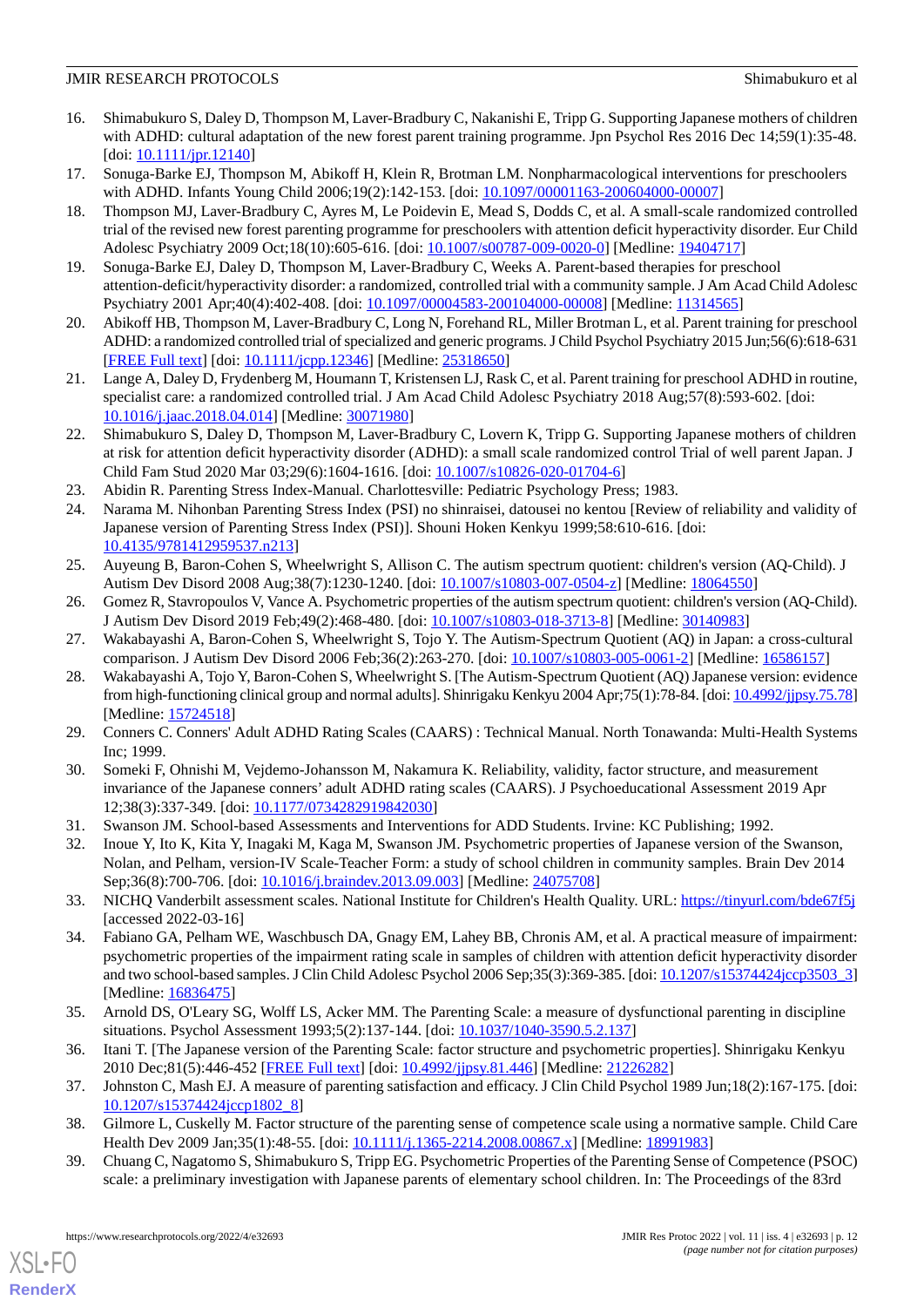Annual Meeting of the Japanese Psychological Association. 2019 Presented at: The 83rd Annual Meeting of the Japanese Psychological Association; 2019; Ritsumeikan University Osaka Ibaraki Campus. [doi: [10.4992/pacjpa.83.0\\_3c-075\]](http://dx.doi.org/10.4992/pacjpa.83.0_3c-075)

- <span id="page-12-1"></span><span id="page-12-0"></span>40. Campis LK, Lyman RD, Prentice-Dunn S. The parental locus of control scale: development and validation. J Clin Child Psychol 1986 Sep;15(3):260-267. [doi: [10.1207/s15374424jccp1503\\_10\]](http://dx.doi.org/10.1207/s15374424jccp1503_10)
- 41. Riley AW, Lyman LM, Spiel G, Döpfner M, Lorenzo MJ, Ralston SJ, ADORE Study Group. The Family Strain Index (FSI). Reliability, validity, and factor structure of a brief questionnaire for families of children with ADHD. Eur Child Adolesc Psychiatry 2006 Dec;15 Suppl 1:I72-I78. [doi: [10.1007/s00787-006-1010-0](http://dx.doi.org/10.1007/s00787-006-1010-0)] [Medline: [17177019](http://www.ncbi.nlm.nih.gov/entrez/query.fcgi?cmd=Retrieve&db=PubMed&list_uids=17177019&dopt=Abstract)]
- <span id="page-12-3"></span><span id="page-12-2"></span>42. Beck AT, Steer RA, Brown GK. BDI-II, Beck Depression Inventory Manual. San Antonio: The Psychological Corporation; 1996.
- <span id="page-12-4"></span>43. Kojima M, Furukawa TA, Takahashi H, Kawai M, Nagaya T, Tokudome S. Cross-cultural validation of the Beck Depression Inventory-II in Japan. Psychiatry Res 2002 Jul 31;110(3):291-299. [doi: [10.1016/s0165-1781\(02\)00106-3\]](http://dx.doi.org/10.1016/s0165-1781(02)00106-3) [Medline: [12127479](http://www.ncbi.nlm.nih.gov/entrez/query.fcgi?cmd=Retrieve&db=PubMed&list_uids=12127479&dopt=Abstract)]
- <span id="page-12-5"></span>44. Lindahl KM, Malik N. The system for coding interactionsfamily functioning. In: Family Observational Coding Systems Resources for Systemic Research. New York: Psychology Press; 2000.
- <span id="page-12-6"></span>45. Lindahl KM, Malik NM. System for coding interactions and family functioning (SCIFF): a coding system for family problem discussions. University of Miami. URL: [https://local.psy.miami.edu/media/college-of-arts-and-sciences/psychology/](https://local.psy.miami.edu/media/college-of-arts-and-sciences/psychology/documents/faculty/publications/sciff.pdf) [documents/faculty/publications/sciff.pdf](https://local.psy.miami.edu/media/college-of-arts-and-sciences/psychology/documents/faculty/publications/sciff.pdf) [accessed 2022-03-16]
- <span id="page-12-8"></span><span id="page-12-7"></span>46. Daley D, Sonuga-Barke EJ, Thompson M. Assessing expressed emotion in mothers of preschool AD/HD children: psychometric properties of a modified speech sample. Br J Clin Psychol 2003 Mar;42(Pt 1):53-67. [doi: [10.1348/014466503762842011\]](http://dx.doi.org/10.1348/014466503762842011) [Medline: [12675979\]](http://www.ncbi.nlm.nih.gov/entrez/query.fcgi?cmd=Retrieve&db=PubMed&list_uids=12675979&dopt=Abstract)
- <span id="page-12-9"></span>47. Beecham J, Knapp M. Costing psychiatric interventions. In: Measuring Mental Health Needs. London: Gaskell; 1992.
- <span id="page-12-10"></span>48. Stata Statistical Software: Release 17. College Station: StataCorp LLC; 2021.
- 49. FY2020 revision of medical fee point. Japanese Ministry of Health, Labour and Welfare. URL: [https://www.mhlw.go.jp/](https://www.mhlw.go.jp/english/index.html) [english/index.html](https://www.mhlw.go.jp/english/index.html) [accessed 2022-03-16]
- 50. Medical Fee Points Table. Tokyo: Social Insurance Research Laboratory; 2020. URL: [https://www.hanmoto.com/bd/isbn/](https://www.hanmoto.com/bd/isbn/9784789410601) [9784789410601](https://www.hanmoto.com/bd/isbn/9784789410601)

#### **Abbreviations**

**ADHD:** attention-deficit/hyperactivity disorder **JHEC:** Japanese Health Economic Costs **NFPP:** New Forest Parenting Programme **OIST:** Okinawa Institute of Science and Technology **R-FMSS:** revised Five-Minute Speech Sample **RCT:** randomized controlled trial **TAU:** treatment as usual **WPJ:** Well Parent Japan

*Edited by T Leung; submitted 09.08.21; peer-reviewed by S Van der Oord, A Bikic; comments to author 15.12.21; revised version received 28.01.22; accepted 05.02.22; published 19.04.22*

*Please cite as:*

*Shimabukuro S, Daley D, Endo T, Harada S, Tomoda A, Yamashita Y, Oshio T, Guo B, Ishii A, Izumi M, Nakahara Y, Yamamoto K, Yao A, Tripp G The Effectiveness and Cost-effectiveness of Well Parent Japan for Japanese Mothers of Children With ADHD: Protocol for a Randomized Controlled Trial JMIR Res Protoc 2022;11(4):e32693 URL: <https://www.researchprotocols.org/2022/4/e32693> doi: [10.2196/32693](http://dx.doi.org/10.2196/32693) PMID:*

©Shizuka Shimabukuro, David Daley, Takahiro Endo, Satoshi Harada, Akemi Tomoda, Yushiro Yamashita, Takashi Oshio, Boliang Guo, Atsuko Ishii, Mio Izumi, Yukiko Nakahara, Kazushi Yamamoto, Akiko Yao, Gail Tripp. Originally published in JMIR Research Protocols (https://www.researchprotocols.org), 19.04.2022. This is an open-access article distributed under the terms of the Creative Commons Attribution License (https://creativecommons.org/licenses/by/4.0/), which permits unrestricted use, distribution, and reproduction in any medium, provided the original work, first published in JMIR Research Protocols, is